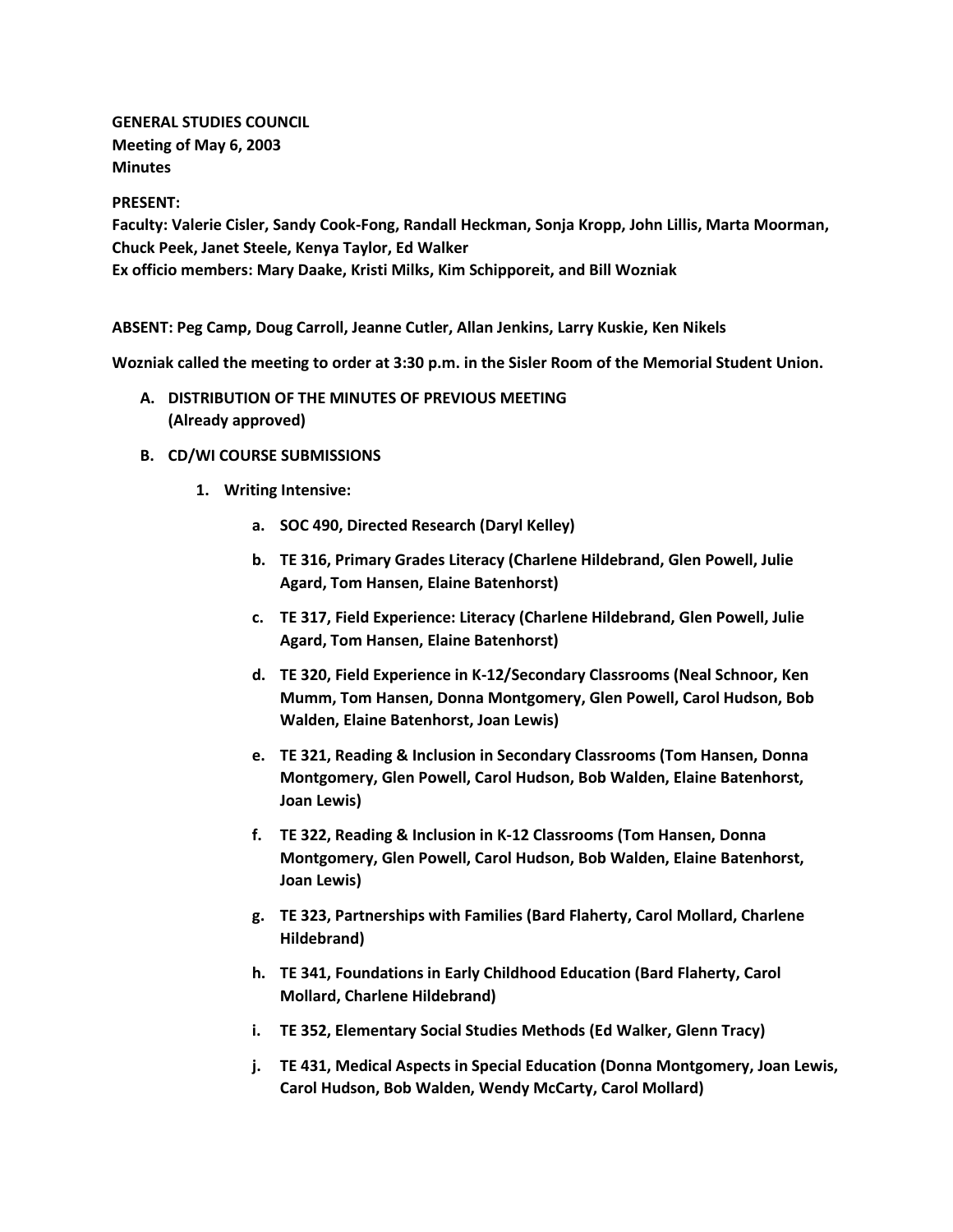- **k. TE 462, Academic and Behavior Assessment in Special Education (Donna Montgomery, Carol Hudson, Bob Walden, Wendy McCarty, Carol Mollard)**
- **l. TE 464, Field Experience in Special Education (Donna Montgomery, Carol Hudson, Bob Walden, Wendy McCarty, Carol Mollard)**
- **m. TE 472, Management and Assessment in Middle Level Classrooms (Ken Mumm)**
- **n. TE 473, Field Experience in Middle Level Classrooms (Ken Mumm)**
- **2. Cultural Diversity:**

*Walker (Lillis) moved for the approval of WI proposals a through n. Motion passed.*

**C.**

- **D. OLD BUSINESS**
	- **1. WI Cleanup:** 
		- **a. none**
	- **2. CD Cleanup:** 
		- **a. none**
	- **3. Notification of new WI course-instructor assignments:** 
		- **a. ART 440, Special Problems in Art History (Jim May)**
		- **b. FSID 395, Individual Studies in Family and Consumer Sciences (Markussen)**
		- **c. ITEC 498, Seminar in Construction Management (Daniel Castro, Nadene Deiterman Greni)**
	- **4. General Studies Course Proposals (final approval):**
		- **a. SOWK 170, Social Welfare-new course in Personal Development**
		- **b. MUS 159, Fundamentals of Piano-new course in Personal Development**

*Peek (Taylor) moved for approval of SOWK 170 and MUS 159 as General Studies courses in the Personal Development category. Motion passed.* **There was some discussion concerning the next step of the process. Wozniak's understanding is that the course approvals are reported to the Faculty Senate, but the only remaining step is the formal approval of SVCAA Hadley.**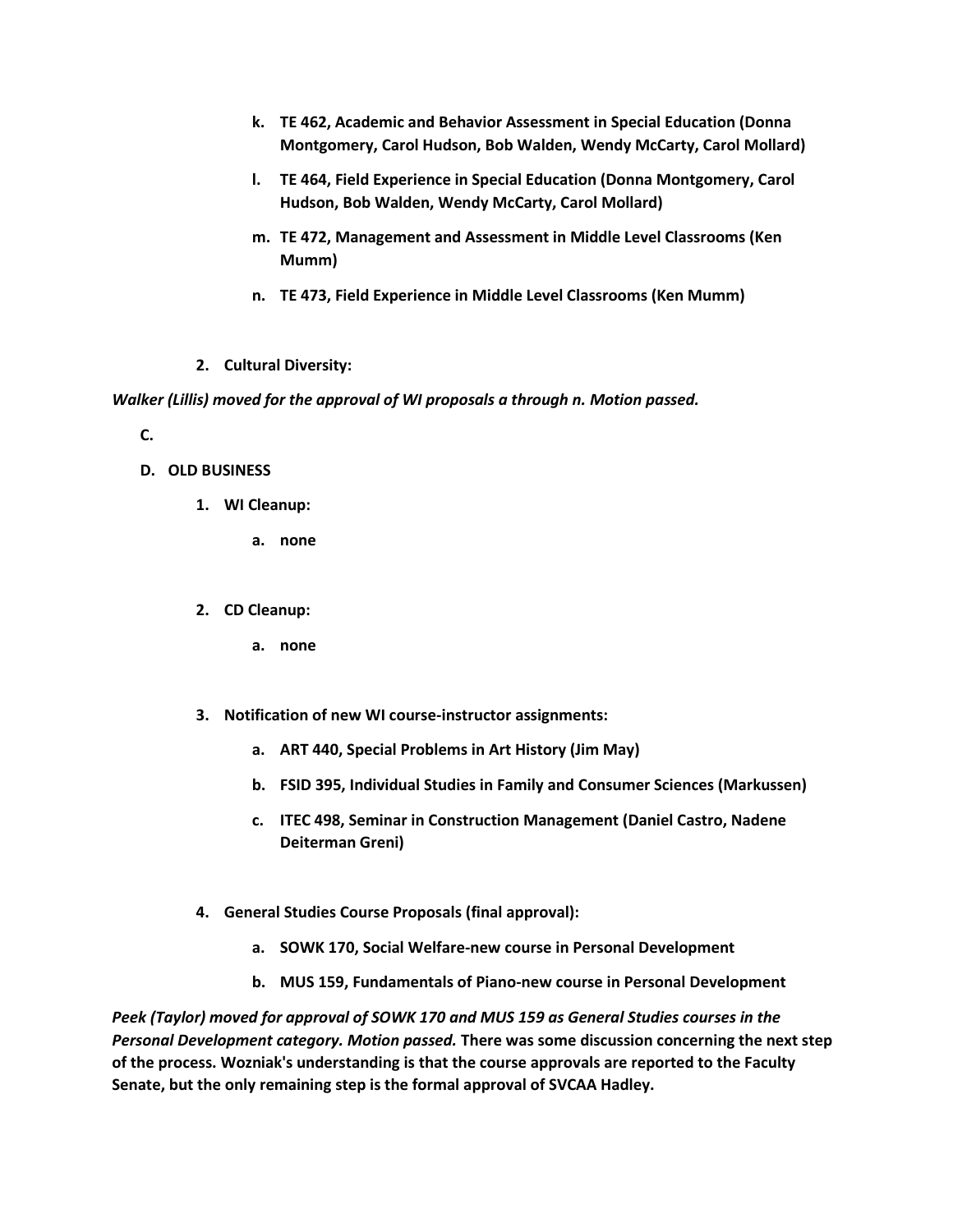**5. General Studies Assessment:**

**Wozniak reviewed the main points of the [Assessment plan for General Studies.](http://www.unk.edu/academicaffairs/generalstudies/index.php?id=3867) He asked the Council to approve the document in concept because many of the details of the plan have yet to be worked out. He hoped to use the plan to lobby for support from the SVCAA's office. He also assumed the Assessment Committee will have a number of suggestions that will lead to changes in the plan.***Peek (Kropp) moved for approval of the plan in principle. Motion passed.*

**6. Liberal Studies at UNK-A proposal for restructuring the program: Peek reviewed the three main discussion points of his proposal; Accessing the program, Academic excellence or academic politics, and addressing the last APR. He suggested that the points be discussed, in turn, at the August, September, and October meetings of the Council. Wozniak agreed to place the items on those agendas. Peek also offered his backyard as a venue for discussion of the article, "The Radicalism of the Liberal Arts Tradition" by Jackson Lears. He also offered appropriate beverages for our imbibition.**

# **E. NEW BUSINESS**

- **1. Wozniak mentioned some other items for the fall agendas:** 
	- **a. The status of the Bachelor of General Studies degree (Has it outlived its purpose?)**
	- **b. The status of WI and CD course management by the General Studies Council (Perhaps the Colleges should manage those courses.)**

# **F.**

- **G. MISCELLANEOUS**
- **H. NEXT MEETING**

**The next General Studies Council meeting is scheduled for the week before classes begin-on Thursday, August 21, at 3:30 pm. Location to be announced.**

**Other meeting dates for the 2003-2004 academic year. General Studies Council:**

- **Sept 4, Oct 2, Nov 6, Dec 4, 2003;**
- **Feb 5, Mar 4, Apr 2, May 6, 2004.**

**Subcommittees will meet approximately two weeks before the GSC meeting. Wozniak will try to avoid overlapping the meeting schedules of the Graduate Council and the Faculty Senate Academic Affairs Committee.**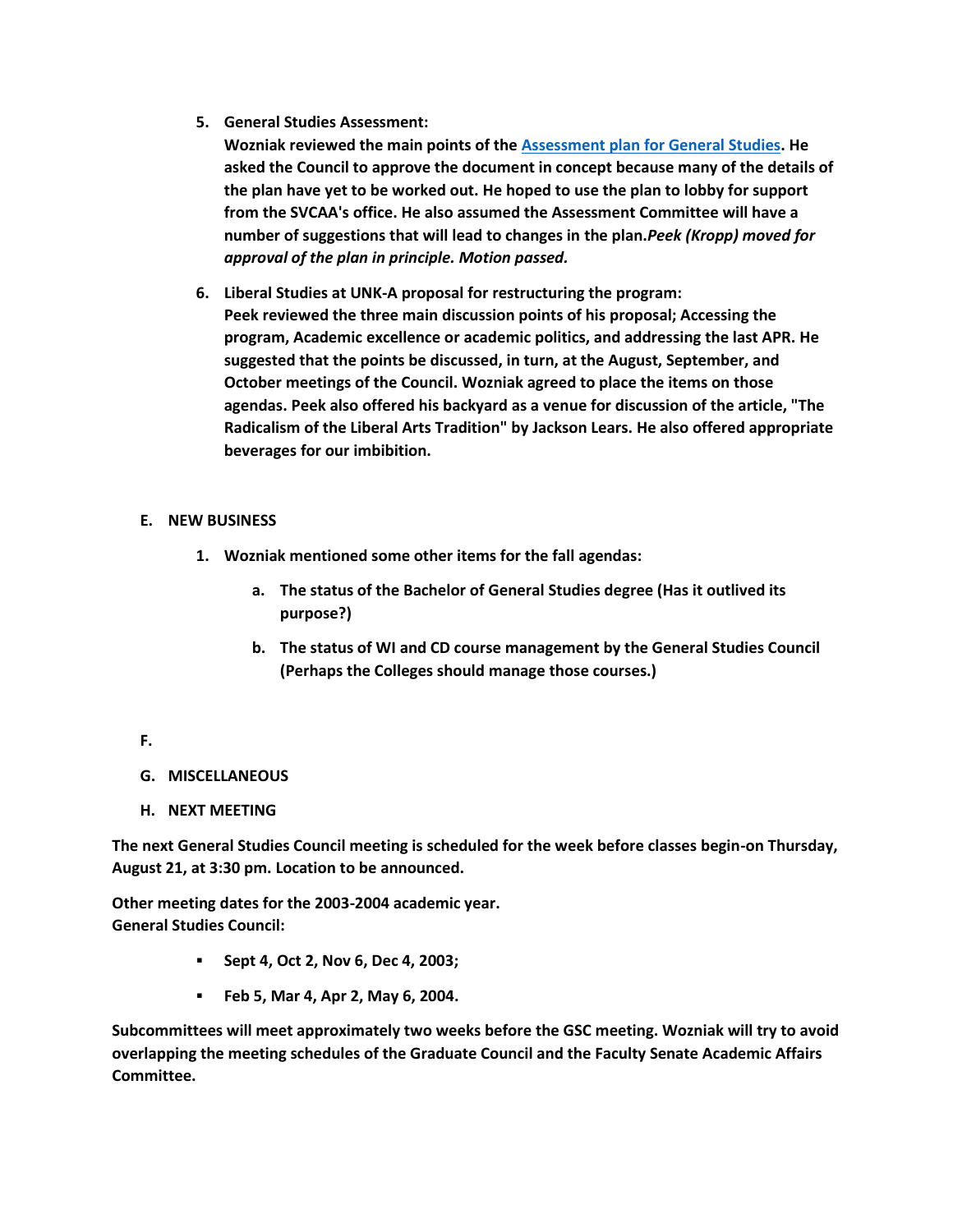#### **Attachment: [Assessment plan for General Studies](http://www.unk.edu/academicaffairs/generalstudies/index.php?id=3867)**

Attachment, May 6, 2003

**University of Nebraska at Kearney General Studies Program Assessment 5/6/2003**

Mission Statement. Since the primary purpose of education is intellectual development, the General Studies Program at the University of Nebraska at Kearney is designed to provide broad intellectual knowledge of the diverse academic disciplines. The liberally educated person, free to explore knowledge and wisdom from a broad perspective of human culture and experience, is able to think independently, to question, to analyze, to interpret, and to judge. To achieve these goals, the General Studies Program encourages students to be accurate in the use of language, not only in self-expression, but also in communication with others. The program further encourages students to inquire into the disciplines of the humanities, fine arts, mathematics, and the natural, social, and behavioral sciences. Finally, the program encourages students to become aware of the relationships which exist among the disciplines and to understand how to apply the knowledge gained to personal development as well as contemporary problems in the students' natural, social, economic and political environment. (UNK Catalog, page 44)

Objectives. The objectives of the entire General Studies (GS) program, which are written in terms of student outcomes, have been composed and approved. (See [Appendix A\)](http://www.unk.edu/academicaffairs/generalstudies.aspx?id=3867#A) There is a set of overarching objectives, which apply to all courses in the program. More specific objectives have been written for each perspective (category) within the program and thus only apply to the courses within that perspective. Thus far, the objectives have been used to determine whether a new course qualifies as a General Studies course and as a qualifying course in a perspective. Assessment of student outcomes will be based on these objectives.

The North Central Association is conducting an accreditation review of UNK in 2004. An essential pattern of evidence for this accreditation is the institution's commitment to and implementation of a student outcomes assessment plan. Every department is engaged in the process of developing and implementing an assessment plan and General Studies is no different.

Statement of Problem. The GS program, however, presents some unusual problems for student outcome assessment. For any two students who have completed the GS requirements, it is possible (and relatively likely) that they will have only three courses in common (ENG 101, ENG 102, and SPEECH 100). The design of the remainder of the program permits a wide variety of course choices within each perspective. Additionally, there is no rigid sequencing of courses within GS. So it is not possible to mark clearly when a student is finished with the entire program. Indeed, some students are still completing their GS requirements in the senior year.

While the Writing Intensive (WI) and Cultural Diversity (CD) requirements (12 and 6 hours, respectively) are associated with the GS program, they are overall requirements for graduation and are not specific course requirements within the GS program. Therefore a student could meet those requirements by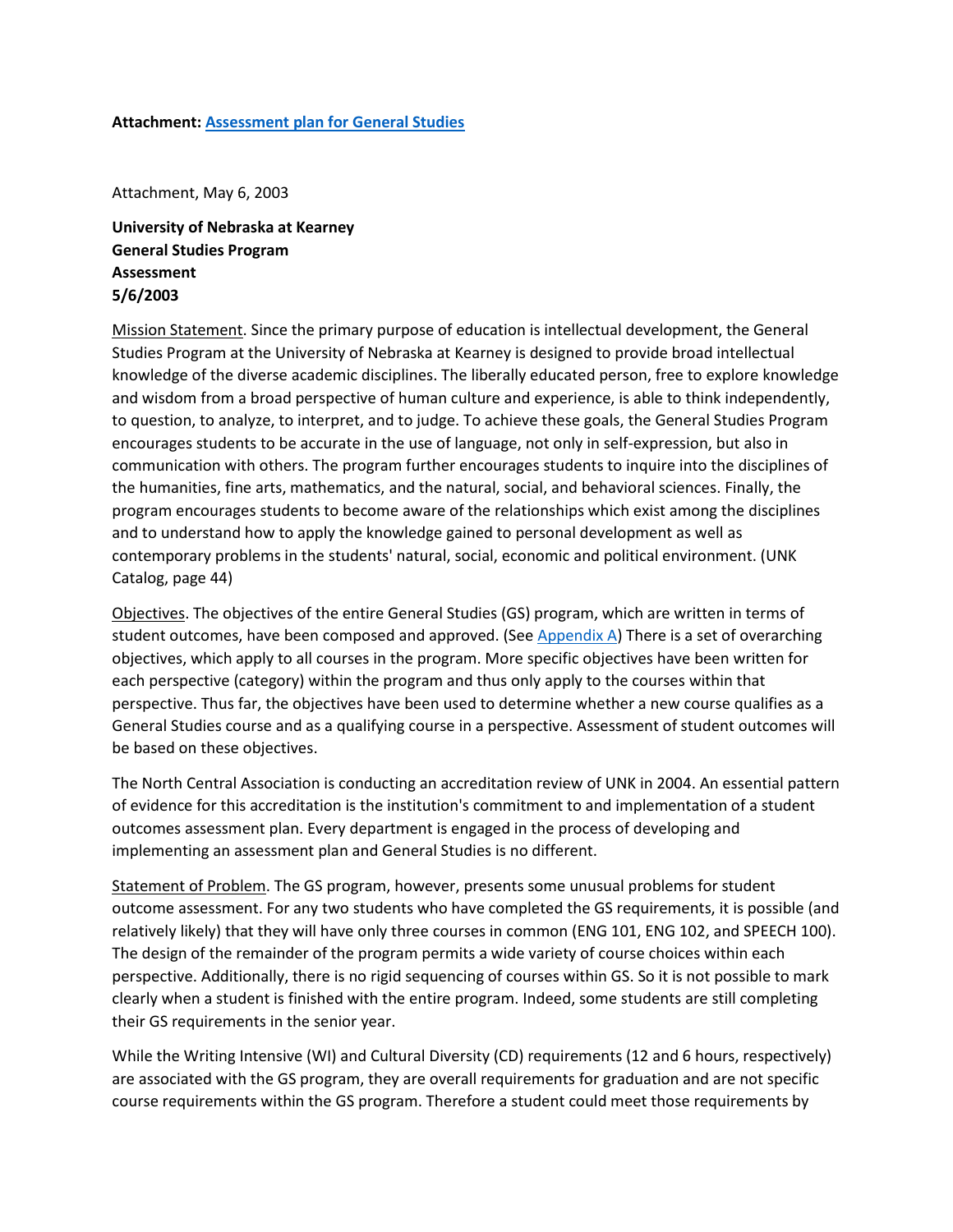taking courses in their major and minor and not in the General Studies program. The general objectives of the program, however, do connect to the WI and CD requirements. Thus, assessment of those objectives would need to consider what students learn in those courses.

The student outcome assessment of the WI and CD requirements need to be based on clearly written student outcomes, which are currently in development.

Since all students are required to take the GS program, the number of students to be assessed presents a daunting problem. It is neither possible nor desirable to collect data from every student who finishes the program. However, any sample of students who are assessed would need to be stratified with regard to relevant demographics, such as major, possibly minor, and other variables of interest. For example, UNK has a significant number of students who spend two years completing mostly GS courses but then transfer to other programs in Allied Health fields. Their assessment poses some interesting and difficult questions.

# A Student Outcome Assessment Plan for General Studies

Current Activities. In the context of the 2001 General Studies Academic Program Review, Dr. John Anderson and his students polled a sample of students and faculty concerning their views of the General Studies program. The Registrar's Office also does exit polling of UNK graduates. In the departmental assessment programs, while chairs have reported that the benefits of the GS program may be evident in their students' performance as majors, there is no attempt to assess those benefits in their departmental assessment of student outcomes.

Outside of the Academic Program Review, assessment of the General Studies program has not been an organized habitual event. Indeed, the attention of the GS Council has primarily focused on the structure and assessment of the course offerings within the program, and only sporadically focuses on student outcomes. This is not to say that assessment activities relevant to GS student outcomes are not occurring. The present plan is an attempt to "piggy back" some assessment activities on existing assessment programs and to develop new assessment activities concerning direct measures of student outcomes.

#### The Proposed Plan

Departmentally-Administered Assessment. Each UNK department must complete a comprehensive self study and formal academic program review (APR) every 5 years. It would be beneficial for a portion of the self study to address General Studies. If the Department has GS courses, then evidence should be offered that those courses are meeting the student learning objectives specified in the GS program. In addition, and especially if a department has no GS courses, then the department could address the question, "Are students who have just begun our academic major in possession of the skills necessary for success?" In other words, is the General Studies program preparing the students for success in the major? A frequent complaint of faculty is that students don't know how to write when they get to a writing course in the major. The validity of such a conclusion would require some data and this section of the self study would provide departments the opportunity to provide such data.

The departmental self-study should include an assessment of the Writing Intensive and Cultural Diversity courses. Since WI and CD courses aren't necessarily GS courses, departments may wish to assess their own offerings in these categories. Indeed, when the WI and CD course requirement was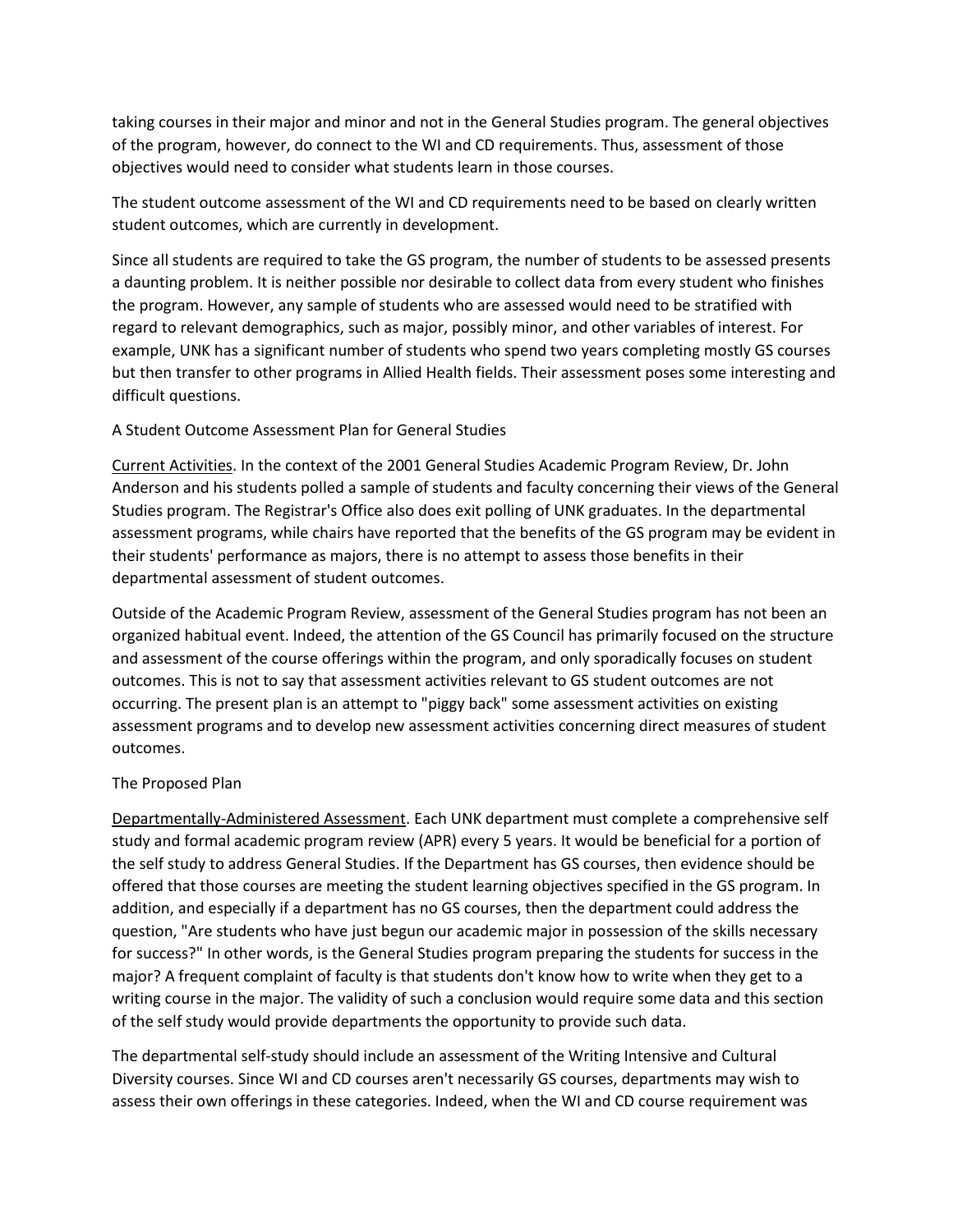implemented, it was hoped that most departments would offer the bulk of these courses within their programs. It will be valuable to see if that goal has been realized.

In some cases, a member of the General Studies Council may be appointed to the Academic Program Review team. This provides an essential conduit to the General Studies Council so that review data can be communicated to the Council. Minimally, the APR self-study should include a separate section concerning General Studies, which is forwarded to the Council.

The first proposal operates on the assumption that the departments should assume responsibility for the assessment of their General Studies courses within the context of GS learning objectives. By placing the GS course assessment in the context of the 5-year APR, then the department has flexibility with regard how best to accomplish the task. Ideally, student outcome assessment data would be collected annually, and summarized in the APR self-study.

A major problem with this aspect of the plan is that faculty, especially department chairs, are already burdened with heavy loads. Some form of assistance will be needed, especially for departments with a large GS course commitment, such as English, Communications, and Economics. Perhaps as assessment becomes part of "standard operating procedure," the burden will seem less daunting.

The assessment that occurs in the APRs could extend beyond student outcome assessment. It may be important for a department to include assessment of GS course content, techniques for delivering those courses, faculty performance, and GS program assessment from the perspective of the department's academic programs.

Centrally-Administered Assessment. The General Studies Program will also need to be assessed in some centrally coordinated fashion in order to ensure that there is some uniformity in the assessment of student outcomes. Certainly there is value in utilizing a "divide-and-conquer" strategy by having departments assess their offerings. But the techniques used by the departments will vary and thus, will produce a variety of measures of the effectiveness of each GS component course. In order to measure overall effectiveness some assessment will need to be conducted by the Office of General Studies, under the supervision of the Director of General Studies.

Direct Measures. The learning outcomes of the GS program will be assessed using the following plan.

- Two random samples of 100 students will be formed, one selected from the UNK first year class during the first month of Fall semester and one selected from the UNK junior class during the last month of fall semester. (It may be advisable to stratify the sample with regard to certain demographic characteristics of the students, e.g., the size of their high school. However, until those demographics are determined, a random sample show allow some broad conclusions regarding GS effectiveness to be drawn.)
- The samples should be substantially different with regard to their experiences with General Studies classes. These difference can be verified by accessing their transcripts and compiling a list of General Studies courses taken along with their GS course grades. The junior group should have completed most of their General Studies requirements. In this regard, it is advisable to exclude transfer students from the samples, since their a substantial portion of their GS coursework may have been from different institutions.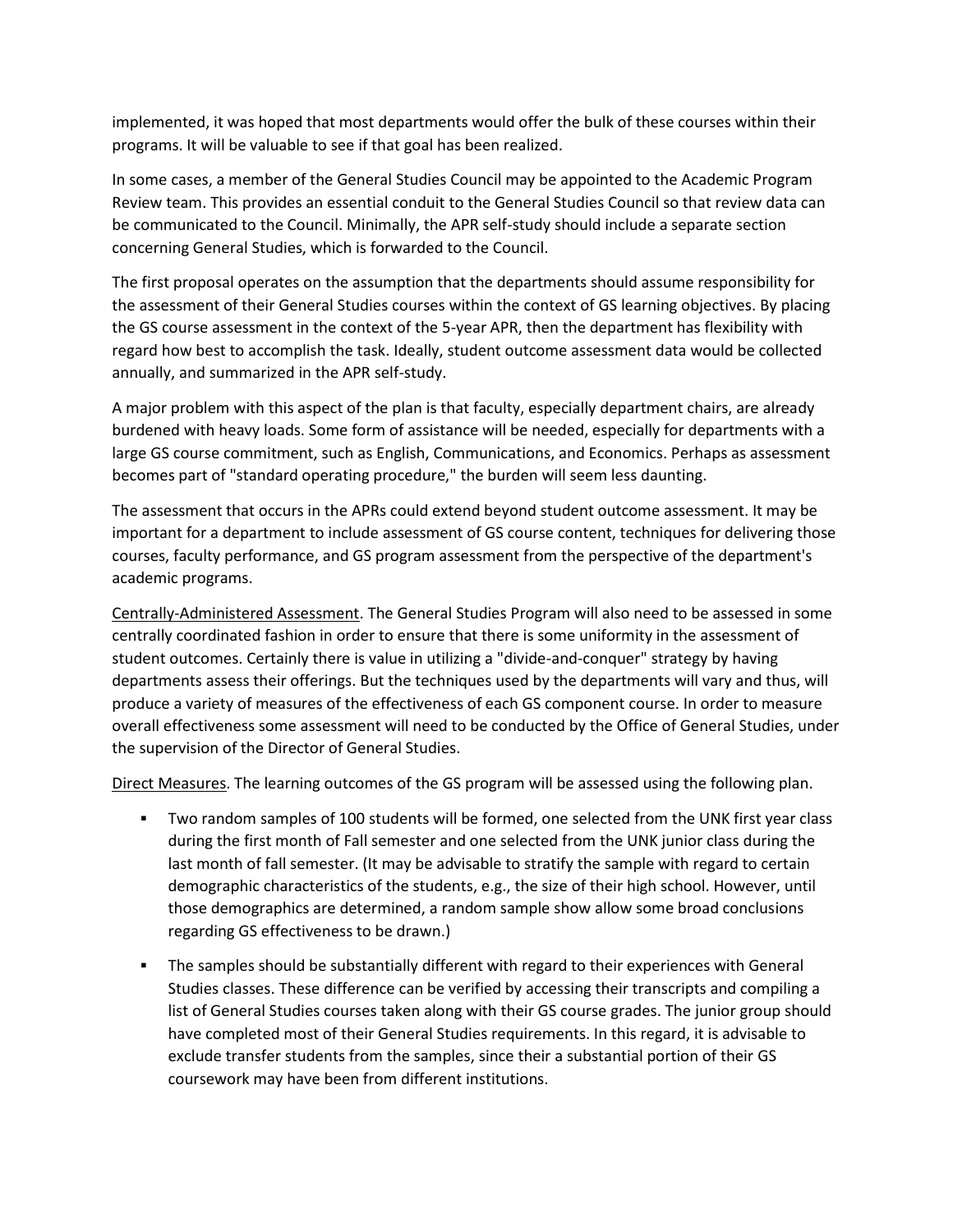- Each of the students in the sample will be contacted, invited to a one-hour testing session, wherein they will write an essay in response to a general question concerning topics covered in major category of the GS Program. Samples of possible questions are presented in [Appendix B.](http://www.unk.edu/academicaffairs/generalstudies.aspx?id=3867#B)
- Written responses to these questions will provide 2 measures of student learning: (1) quality of their arguments, which would include an assessment of the number of references to people, ideas and their texts, and (2) the quality of writing.
- **The essays would evaluated twice by different readers using appropriate rubrics for content and** writing. The readers/evaluators can be recruited from the appropriate disciplines at UNK. Their assessment procedures would be modeled after the AP Exam Assessment program run by the Educational Testing Service. This assessment will provide a score for quality of content and quality of writing.
- The data can then be summarized and analyzed in a variety of ways. The critical comparison is between the first years and the juniors. Other possible analyses would include correlating their performance with GS course grades, with declared major, and with other relevant demographic variables, such as size of high school. These data can be compiled from existing data bases or collected at the time of the essay.
- It may also be possible to conduct a preliminary assessment of the Cultural Diversity requirements. There are existing questionnaires, such as the Ethnocentrism Scale from the discipline of Social Psychology, designed to assess appreciation and understanding of other cultures. Following the essay, students certainly can provide data by taking questionnaires of this type.
- It may also be possible to conduct an assessment of retained knowledge by administering some available standardized tests that address knowledge by content area. These formal tests have national norms that would provide benchmarks for GS outcomes and perhaps for each category.

Other Direct Measures. Other direct measures are being devised. The capstone course category in the GS program has been undeveloped. If courses are developed within this category, a course requirement could be participation in assessment activities relevant to the Capstone and Overall GS learning objectives.

One proposal for one-hour of capstone course credit for participating in and meeting a performance criterion on a test is also under consideration. In this proposal, a customized test would be developed for each participating student that addresses the learning objectives for the GS courses that he or she has taken and passed. Students would take a test in some form, possibly on-line. If a level of mastery of the material is demonstrated in the test, the student would receive an hour of capstone course credit. If not, the student could be offered means to review the material in order to try again. Data from all students would be analyzed for GS assessment-perhaps deficiencies could be noted by GS course taken. The technical details of this proposal are enormous.

Indirect Measures. It is also important to develop and implement indirect measures of student outcomes concerning GS. The Office of the Director of General Studies should regularly poll both samples of faculty and students concerning their opinions of the program. The ball is already rolling with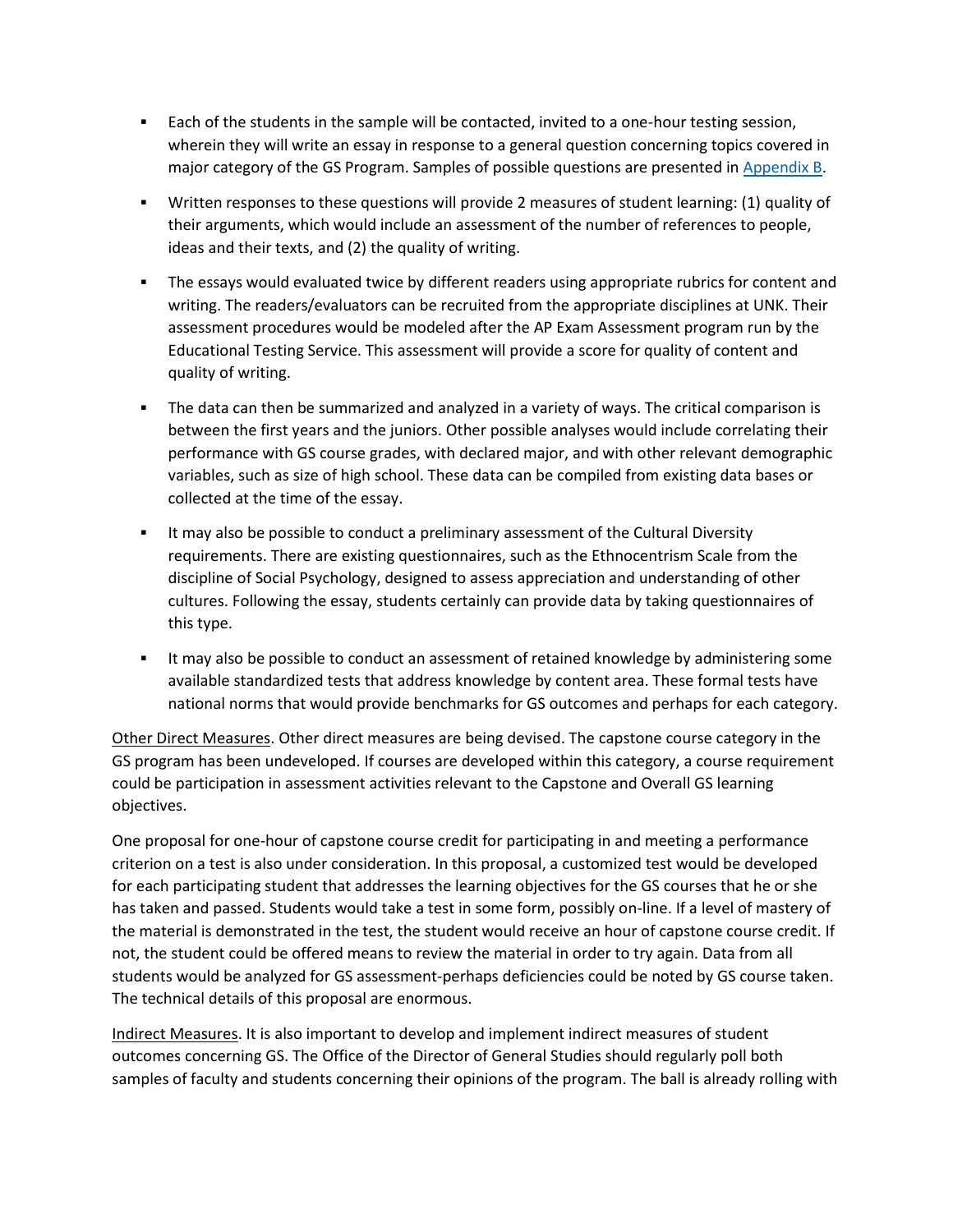regard to these forms of assessment but the instruments need to be refined (possibly altered annually) to ask pertinent questions concerning the program.

Review of Assessment Data. It is the responsibility of the Director of General Studies to present a summary of the assessment data to the General Studies Council during the Spring Semester of every year. Then the Council reviews the data and formulates initiatives. The initiatives then can be incorporated into the long-range and short-range plans for the improvement of the UNK General Studies program.

# APPENDIX A UNIVERSITY OF NEBRASKA AT KEARNEY GENERAL STUDIES PHILOSOPHY

Since the primary purpose of education is intellectual development, the General Studies Program at the University of Nebraska at Kearney is designed to provide broad intellectual knowledge of the diverse academic disciplines. The liberally educated person, free to explore knowledge and wisdom from a broad perspective of human culture and experience, is able to think independently, to question, to analyze, to interpret, and to judge. To achieve these goals, the General Studies Program encourages students to be accurate in the use of language, not only in self-expression, but also in communication with others. The program further encourages students to inquire into the disciplines of the humanities, fine arts, mathematics, and the natural, social, and behavioral sciences. Finally, the program encourages students to become aware of the relationships which exist among the disciplines and to understand how to apply the knowledge gained to personal development as well as contemporary problems in the students' natural, social, economic and political environment.

# GENERAL OBJECTIVES

Across the range of disciplines and courses offered, the General Studies Program is designed to develop and demonstrate the following abilities:

- 1. the ability to locate and gather information,
- 2. the capability for critical thinking, reasoning and analyzing,
- 3. effective communication skills including the ability to read, speak and write effectively, using the materials, ideas, and discourse modes of specific academic areas,
- 4. an understanding of the experiences and values of groups and cultures which have been historically under-represented.

# STUDENT OUTCOMES

Therefore upon completion of the General Studies Program, students will be able to demonstrate:

- 1. the ability to locate and gather information,
- 2. the capability for critical thinking, reasoning and analyzing,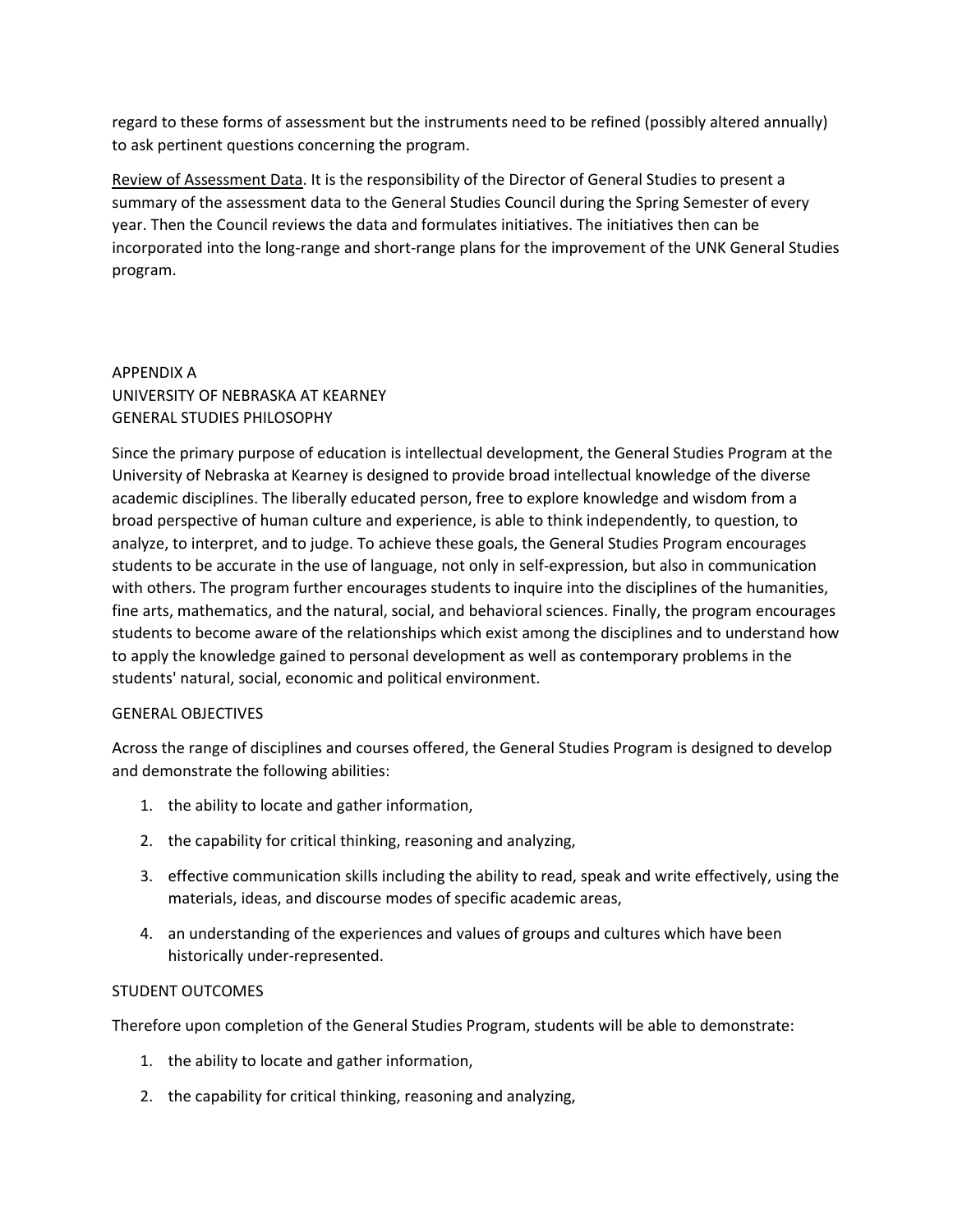- 3. effective communication skills including the ability to read, speak and write effectively, using the materials, ideas, and discourse modes of specific academic areas,
- 4. an understanding of the experiences and values of groups and cultures which have been historically under-represented.

In addition to the four general objectives noted above, there are specific objectives relevant to each of the major categories within the General Studies Program.

### I. ENGLISH LANGUAGE

In addition to those objectives required of all General Studies courses, students will:

- 1. demonstrate the ability to form and support a coherent position on an issue,
- 2. demonstrate the ability to write and speak in a formal manner appropriate to the audience,
- 3. demonstrate the ability to read, speak, and write "expressive" as well as "transactional" language i.e., to develop and understand the role of voice in communication as well as the message itself.

#### III. HUMANITIES

In addition to those objectives required of all General Studies courses, students will:

- 1. demonstrate the ability to comprehend primary texts, i.e., the work of literary figures, historical figures, philosophers, and critics; film and theatrical performance; works of art; music in performance and/or notation,
- 2. demonstrate the ability to form and support , in writing, coherent positions on issues relevant to primary texts,
- 3. demonstrate the ability to use, in speaking and writing, the forms of reference and the manners of discourse appropriate to the particular discipline,
- 4. demonstrate the ability to see primary texts as cultural descriptions as well as individual creation. *While not all courses in the Humanities focus exclusively on primary texts, students in every course will experience, through reading, seeing, or hearing, significant cultural works and documents*.

#### ADDITIONAL CRITERIA FOR HUMANITIES COURSES

#### LITERARY PERSPECTIVES

Students will demonstrate an understanding of:

**EXEDEE imaginative literature in its cultural or historical context.** 

Students will demonstrate an ability to:

identify the major generic distinctions and conventions of poetry, narrative, and/or drama,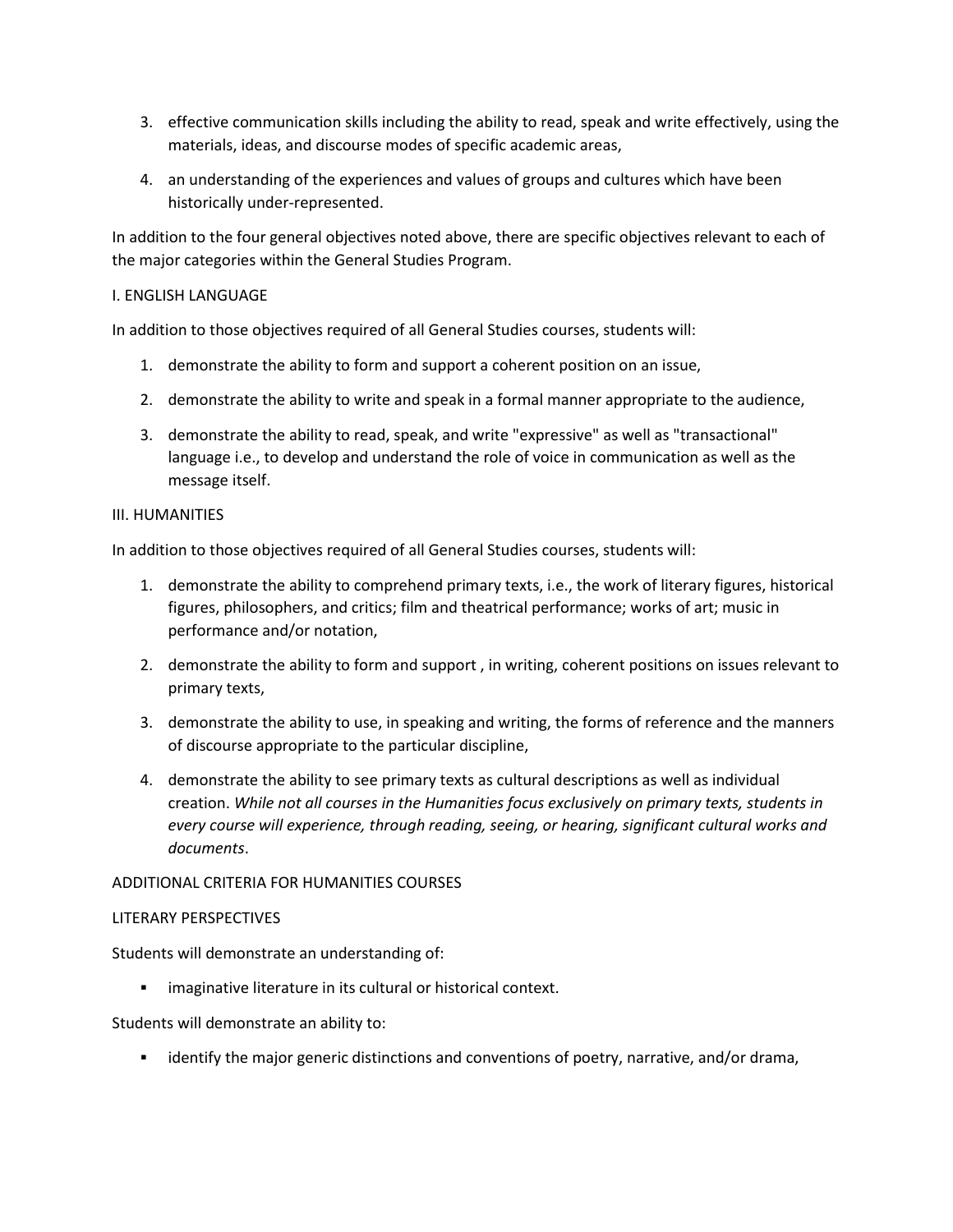- use the literary vocabularies and strategies necessary to discuss texts--orally and in writing- fluently and accurately,
- apply strategies for close readings of texts, with an emphasis on how texts mean rather than what they mean.

# AESTHETIC PERSPECTIVES

Students will demonstrate an ability to:

- identify elements, styles, and idioms of a given art form using discipline-specific terminology and a basic working knowledge of the creative process and problem solving methods of the discipline,
- place aesthetic works and/or performance events in the historical, political, social and philosophical context which gave rise to their creation,
- interpret exemplary aesthetic works and/or performance events, taking into account their cultural dimension
- respond to exemplary aesthetic works and/or performance events expressively and critically in forms appropriate to the discipline within the framework of established or emerging schools of criticism, method and technique.

# HISTORICAL PERSPECTIVES

Students will demonstrate an ability to:

- evaluate a broad range and variety of primary texts as the products of specific cultures, at particular times and places,
- interpret the meaning of texts in their social, political, scientific/technological, economic, and cultural contexts,
- analyze the past and its people on their own terms, through the perceptions and experiences of those who lived it,
- create historical narratives that integrate change and continuity over time based on an understanding of current historiography and historical methods.

# PHILOSOPHIC PERSPECTIVES

Students will demonstrate an ability to:

- explain the following areas of study and their concepts: metaphysics (those things that transcend nature), epistemology (theories of knowledge), ethics (the difference between right and wrong, and good and evil) and ontology (the basic properties of existence),
- discuss and analyze in oral or written form primary texts for their metaphysical, epistemological, ethical and ontological significance, not merely for their historical value or empirical claims.

IV. MATHEMATICS, STATISTICS & COMPUTER SCIENCE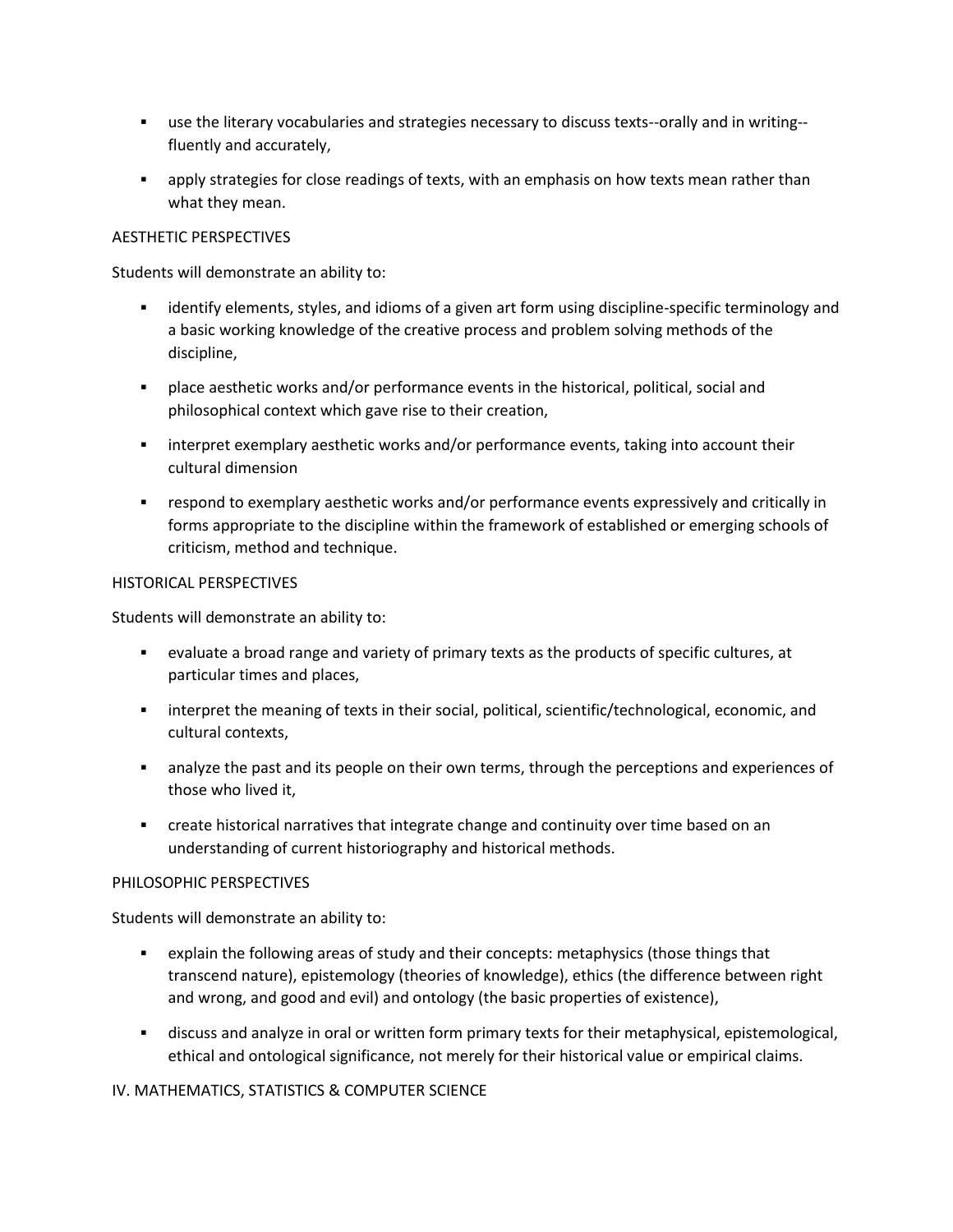In addition to those objectives required of all General Studies courses, students will:

- 1. demonstrate the ability to manage and interpret numerical data using the appropriate mathematical tools,
- 2. demonstrate the ability to express formal, mathematical relationships using logical analyses and differing forms of mathematical reasoning,
- 3. demonstrate the ability to utilize mathematical techniques in order to define problems and to search for strategies for testing solutions.

#### MATHEMATICS/STATISTICS COURSES

Students will demonstrate an ability to:

- apply functions and other mathematical relationships to the analysis of a wide variety of applied problems,
- use one or more of a variety of mathematical methodologies, including but not limited to algebraically based deduction, statistical processes, the limit, the derivative, or the integral, to define, analyze, and solve a diverse selection of applied problems,
- use the "language" of mathematics and/or statistics to effectively communicate problem analysis and solutions,
- think critically and use reasoning in solving applied problems.

# COMPUTER SCIENCE COURSES

Students will demonstrate an ability to:

 apply algorithms, data structures and formal languages as implemented within technological systems in order to demonstrate critical thinking, analysis and problem solving.

#### V. NATURAL SCIENCES

In addition to those objectives of all General Studies courses, students will:

- 1. demonstrate the ability to apply the logical structure of scientific methodology in the laboratory setting,
- 2. demonstrate the ability to comprehend how scientific concepts originate, are validated and refined,
- 3. demonstrate the ability to use the specialized vocabulary needed to understand matter and energy.

### VI. SOCIAL AND BEHAVIORAL SCIENCES

In addition to those objectives required of all General Studies courses, students will:

1. demonstrate an understanding of human experiences and be able to relate them to the present,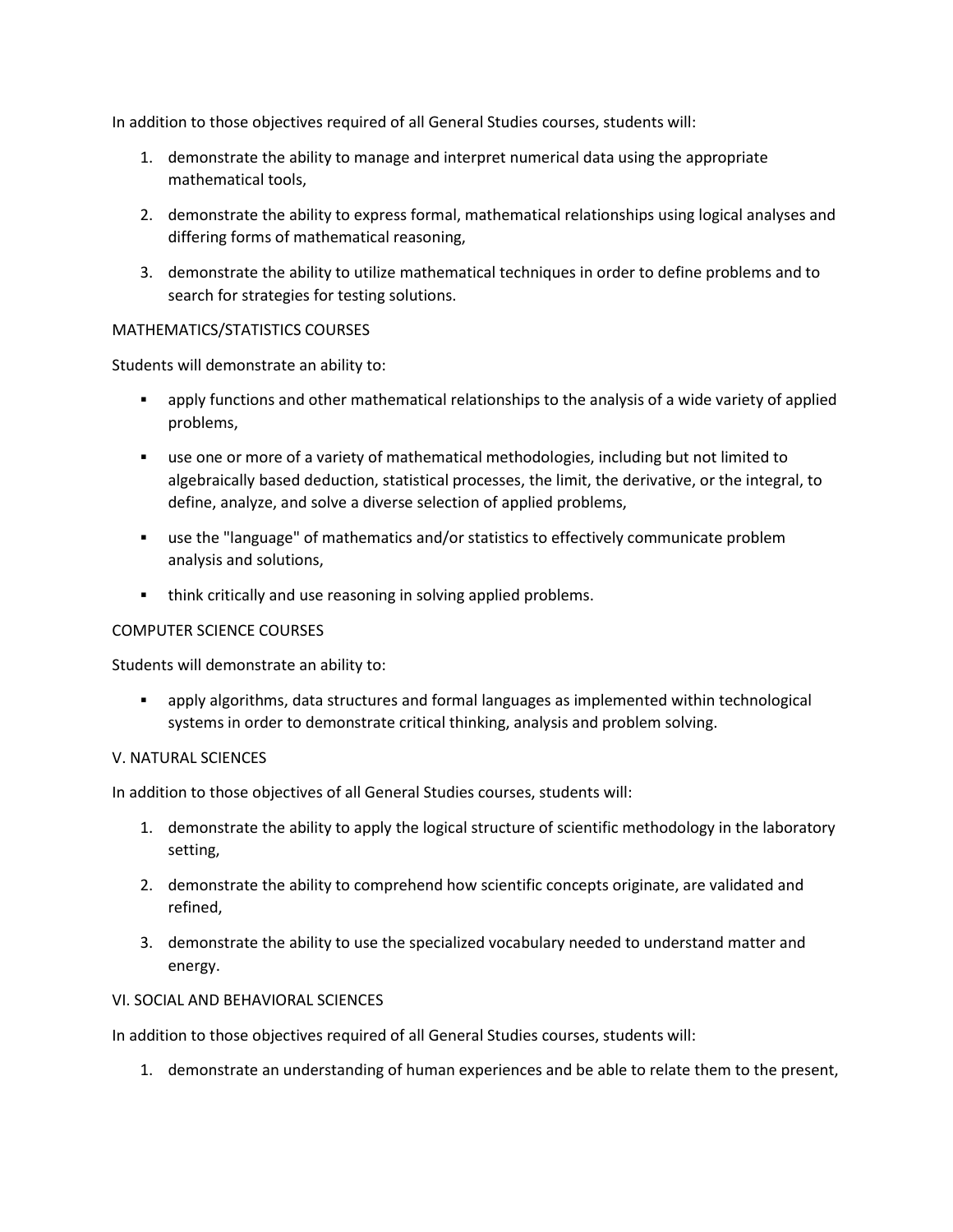- 2. demonstrate the ability to understand the application of the empirical research methods used in the social sciences to understand individual behavior as well as the interrelationships among people,
- 3. demonstrate the ability to comprehend how social scientific concepts originate, are validated and refined within a variety of social science disciplines,
- 4. demonstrate the ability to evaluate the strengths and limitations of the social sciences and the explanations they offer for contemporary life.

# ECONOMIC PERSPECTIVES

Students will demonstrate an understanding of:

 the basic human condition of scarcity: the fact that human wants are greater than the limited resources available.

Students will demonstrate an ability to:

- explain the principles and research methods used to understand individual economic behavior as well as the economic interrelationships among people.
- **•** apply economic analysis to real-world issue and events.
- view, interpret, and analyze economic behavior in the context of other academic disciplines.

#### SOCIAL PERSPECTIVES

Students will demonstrate an understanding of:

the contribution of scientific research for explaining social behavior.

Students will demonstrate an ability to:

- evaluate appropriate scientific research methods and findings,
- write clear explanations in answer to sociological questions,
- apply sociological frameworks to explain and predict future behavior,
- **EXED** analyze human behavior in their social groups and within the societal context,
- ask appropriate questions about sociological factors that influence human behavior as well as locate, understand and critically evaluate sociological journal articles and those of the other social sciences perspectives,
- read, comprehend sociological concepts and critically evaluate information about society and social interaction from a wide variety of sources, e.g., current events, mass media, and personal experience.

#### POLITICAL PERSPECTIVES

Students will demonstrate an understanding of: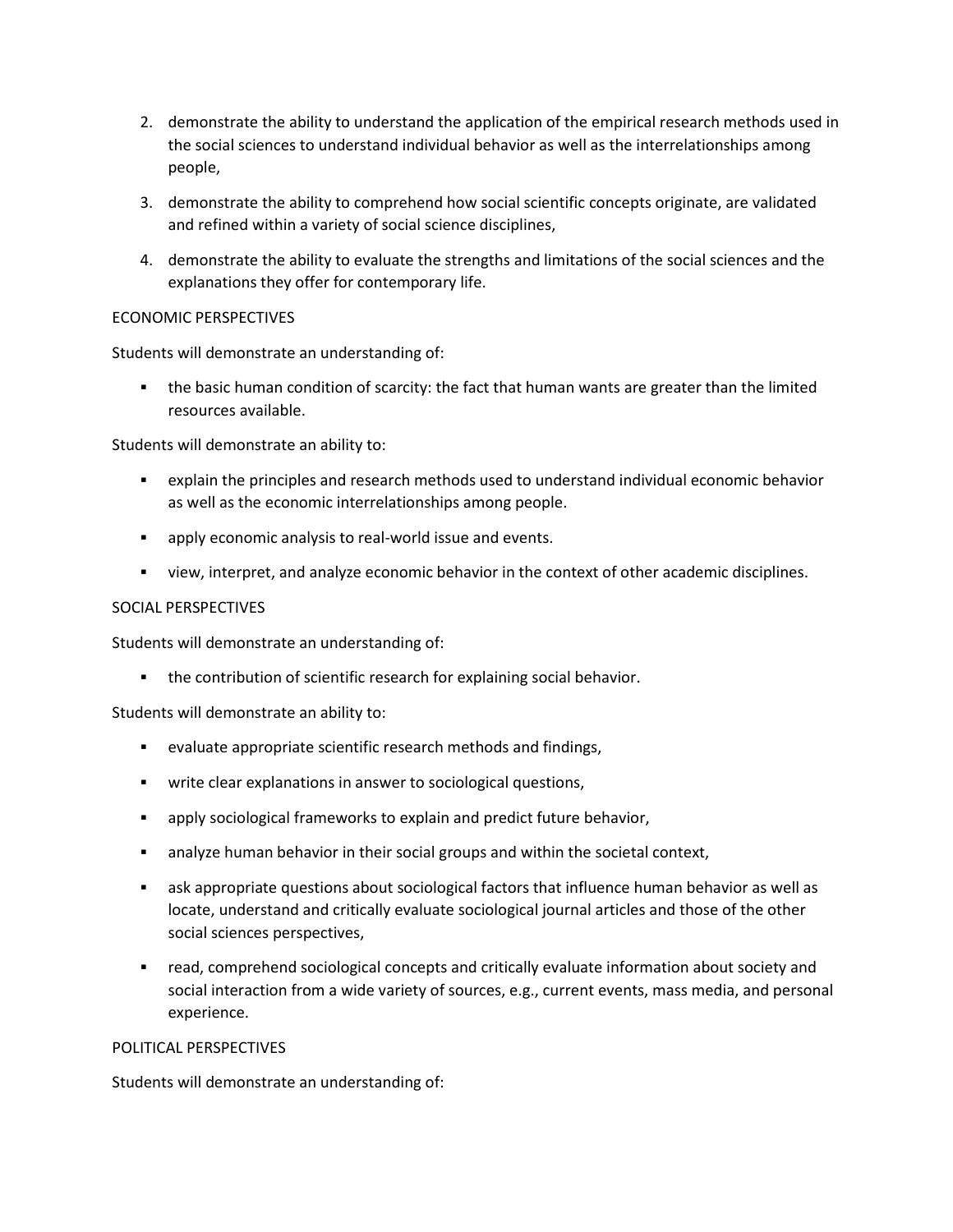- what comprises "the good" political life, including the normative foundations of politics and governing,
- great political questions such as those about justice, freedom, equality and war,
- significant empirical political phenomena based on extensive study of the research conducted within political science proper, including electoral behavior, decision-making, attitudinal studies, international behaviors and work that reaches beyond standard behavioral explanations.

Students will demonstrate an ability to:

 make reasoned judgments about political and policy issues, based upon the empirical and normative studies described above, including a critical assessment of the political setting that addresses the question of: Who gets what, when and how?

# GEOGRAPHIC PERSPECTIVES

Students will demonstrate:

- a knowledge of spatial distribution and spatial relationships,
- an understanding of geographic methodology including the synthesis of information from diverse sources to create a holistic view, and map interpretation as the basic tool of geographic expression,
- an appreciation of the world's national, regional, ethnic, religious, social, and linguistic diversity.

Students will be able to use basic geographical concepts and methodologies to understand:

- the interrelationship between human activity and natural environments,
- the division of earth into cultural regions, what these are like and how they are interrelated,
- the complex problems of the contemporary world, such as food supply, political relations, and economic development.

# BEHAVIORAL PERSPECTIVES

Students will demonstrate an understanding of:

how scientific research helps explain behavior in its psychological context.

Students will demonstrate an ability to:

- analyze the behavior of humans (and where relevant animals) in its psychological context and be able to apply both the theoretical and empirical perspectives to describe on-going events and predict future events which involve psychological processes.
- evaluate and utilize appropriate scientific methods and findings to investigate topics of interest.
- formulate relevant questions about psychological effects on behavior and use appropriate library and empirical research techniques to gather answers to these questions.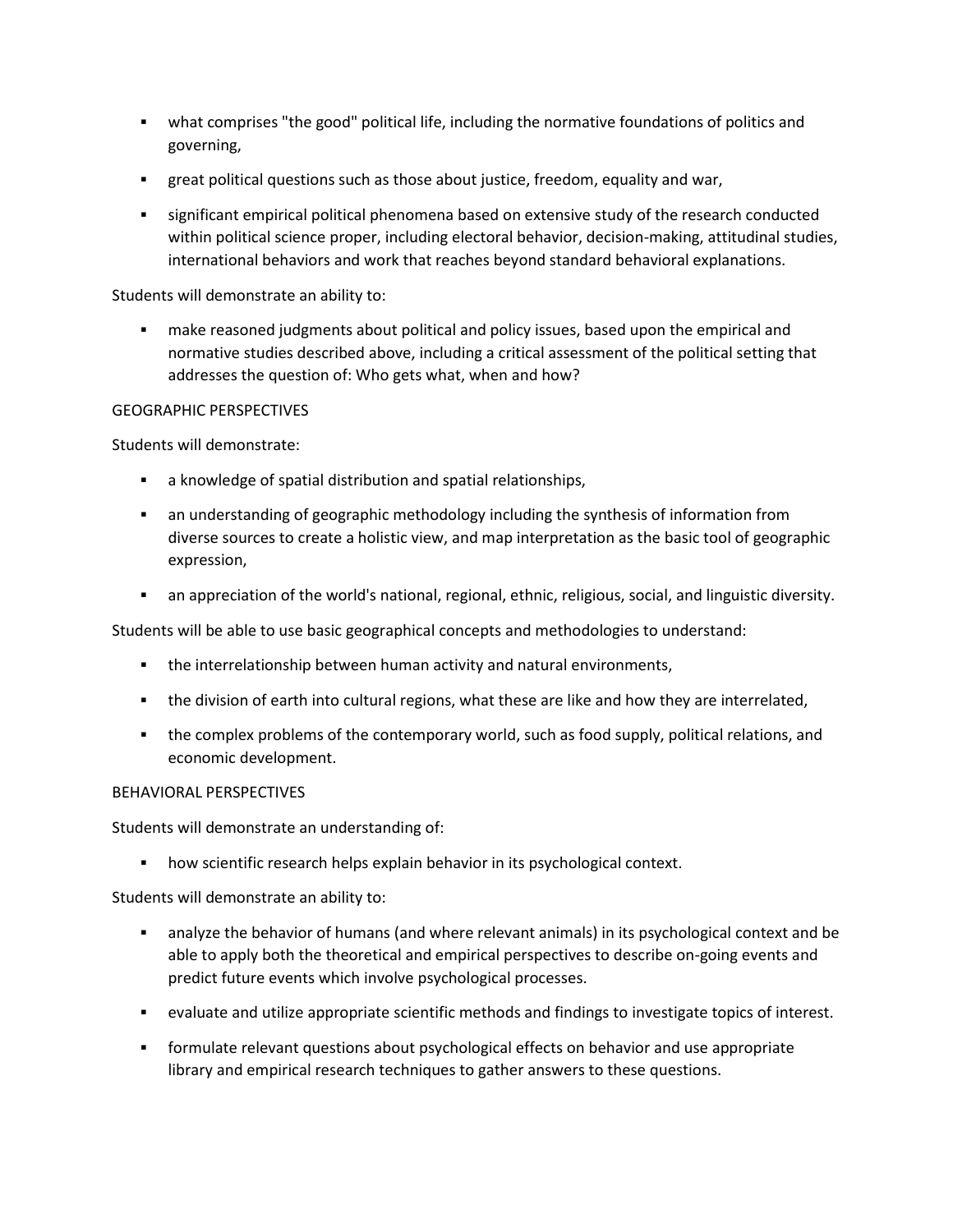read, comprehend and critically evaluate information about behavior provided in the ordinary media as well as in specialized sources of psychological information.

### VII. PERSONAL DEVELOPMENT

In addition to those objectives required of all General Studies courses, students will:

- 1. demonstrate the ability to confront the complexities--physical, emotional, economic, and/or technological--of the contemporary world.
- 2. demonstrate the development of skills, behaviors and problem solving strategies necessary to prevail in the contemporary world.

#### VIII. CAPSTONE COURSE

In addition to those objectives required of all General Studies courses, students will:

- 1. demonstrate the ability to use the breadth and diversity of knowledge and experience from a variety of disciplines in order to solve real world problems.
- 2. demonstrate an understanding of cultures other than their own.
- 3. demonstrate the understanding and knowledge needed to function responsibly in one's natural, social, and political environment.

#### Writing Intensive Courses

Writing intensive courses are courses outside of the Communications area, i.e., ENG 101, 102, which are designed to further develop the student's writing skills. In general, writing intensive courses (1) provide students with the opportunity to revise their written work in order to develop their writing skills and (2) use a grading system in which a significant portion of the student's grade is based on written work. Students are required to complete twelve hours of writing intensive courses. Courses which meet this requirement are designated WI in the class schedule. A current list of approved WI courses is available.

Upon completion of the WI requirements, students will be able to:

- 1. Demonstrate writing fluency by carrying basic principles from one writing assignment to another;
- 2. Produce a credible essay with a clear thesis, sound development pattern, logical support, and proper mechanisms;
- 3. Edit, proofread, and revise work for themselves, using academic writing standards and resources;
- 4. Show, through a variety of their assignments, their understanding that what constitutes good writing varies with the occasion and the audience;
- 5. Demonstrate a working knowledge of and expertise in the writing style of their discipline-as indicated by their major and minor.

Cultural Diversity Courses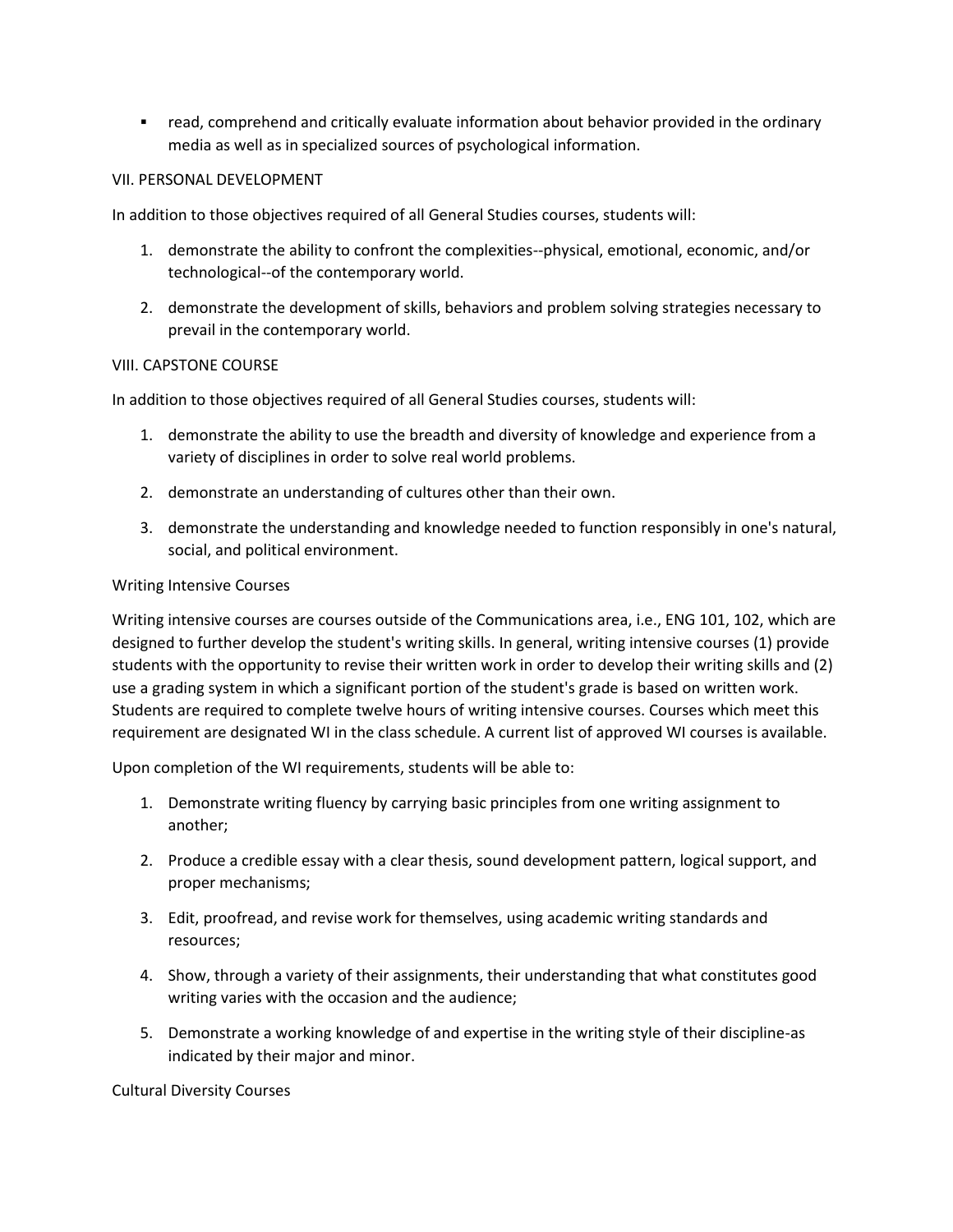Students are required to complete six hours of coursework which are designed to enhance an understanding of cultural diversity. In general, cultural diversity courses provide students with an understanding of the experiences and values of groups and cultures outside the mainstream of American life. These courses may be outside the General Studies area. Courses which meet this requirement are designated CD in the class schedule. A current list of approved CD courses is available.

Upon completion of the CD requirements, students will be able to:

- 1. Demonstrate an understanding that the human condition includes a wide variety of experiences, cultures, customs, ideals, values, social structures, institutions, beliefs, and lifeways.
- 2. Demonstrate an increased self-awareness of what it means in their culture to be a person of the students' own gender, race, class, ethnicity, and religion as well as an understanding of how these categories affect those who are different from themselves.
- 3. Demonstrate the ability to identify elements of their own culture and the ability to compare and contrast the values and traditions of their own culture to cultures other than their own.
- 4. Demonstrate knowledge of the individual, family, and community values of cultures other than one's own.
- 5. Demonstrate an understanding of one's own culture from the perspective of other cultures.
- 6. Demonstrate an understanding of themselves and others in ways other than stereotyped groups or categories;
- 7. Demonstrate an understanding of some of the causes and effects of structured inequalities and prejudicial exclusion;

# Appendix B

Sample Essay Questions for General Studies Assessment

For Fine Arts and Humanities:

Provide each student with a listing of their courses taken so far from high school and College (when appropriate). Using what you have learned in your schooling so far, answer the following question:

How have the Fine Arts and Humanities (e.g., Music, Theater, Art, Literature, Philosophy, and History) enlarged your own vision of the human condition?

For Social Sciences:

Provide each student with a listing of their courses taken so far from high school and College (when appropriate).

Using what you have learned in your schooling so far, answer the following question: